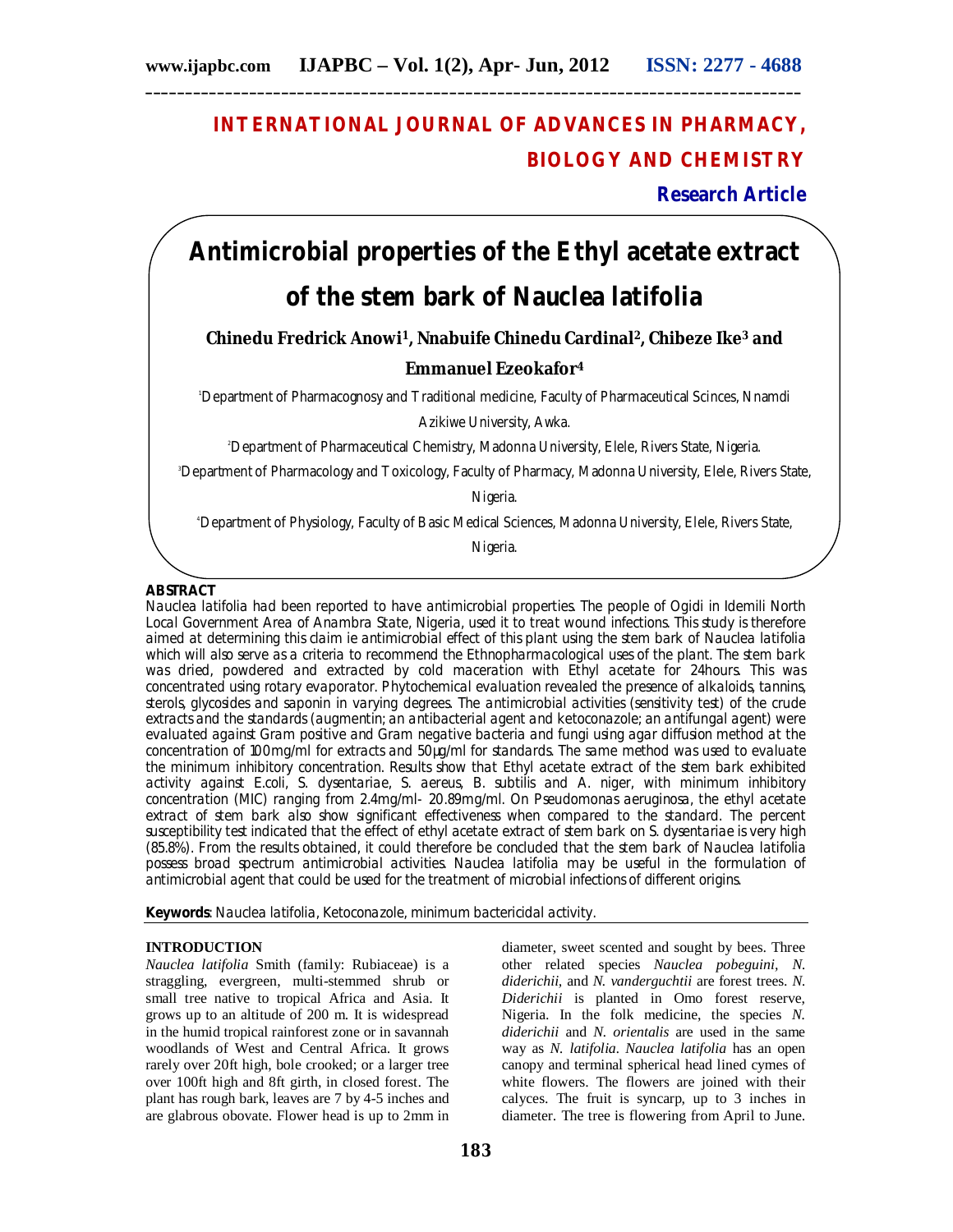The fruits are ripening from July to September. Baboons eat them and disperse the seeds. Livestock eat shoots and leaves. The fruits are edible too.

## **PLANT TAXONOMY**

**Family**: RUBIACEAE **Genus**: *Nauclea* **Species**: *latifolia* **Accepted name**: *Nauclea latifolia* Sm. **Synonyms**: *Sarcocephalus latifolius* (Sm.) E.A.Bruce **Common names**: English; African peach, Pin cushion tree, Guinea peach. Igbo; Ubulinu. French; Scille maritime, oignon marine. Hausa; Tafashiya, tafiyaigia.

#### **TRADITIONAL USES OF** *Nauclea latifolia*

Nearly all plant parts are useful in treatment of diseases. Infusions and decoctions of the stem bark and leaves of *Nauclea latifolia* are used for the treatment of stomach pain, constipation, fever, and diarrhea. In kano (Nigeria) the plant is used as a chewing stick and as a remedy against stomach ache and tuberculosis (Deeni & Hussain 1991). In Ivory Coast infusions and decoctions from stems and roots of *N. latifolia* are used against malaria by traditional healers (Benoil-vical, Valentin, cournal et al. 1998). In Kinshasa, extracts and preparations together with other plants are applied against diarrhea (Tona, Kambu, Ngimbi et al. 2000). Abbiw (1990) stated that root infusion is used in Sudan for the treatment of gonorrhoea and also the roots and leaves are used in Ghana for treating sores. In Nigerian local medicine, the fruits are sometimes used in the treatment of piles and dysentery. Because of its reported antimalarial activity, the plant has been known as 'Africa cinchona' or 'Africa quinine' (Abbiw 1990). Gidado, Ameh, & Atawodi (2004), demonstrated that aqueous extract of the leaves of *N. latifolia* possess hypoglycaemic activity in alloxan-induced diabetic rats. The plant is also used in hypertension (Akabue and Mittal, 1982), gastrointestinal tract disorders (Maduabunyi,1995), sleeping sickness (Kerharo, 1974), and prolong menstrual flow (Elujoba, 1995).

## **MATERIALS AND METHODS MATERIALS**

#### **STANDARD DRUGS**

- Amoxicillin/ potassium clavulanate  $(Augmentin^{(R)})$ .
- $\triangleright$  Ketoconazole; (Korlyns).

#### **MICROORGANISMS**

Gram positive bacteria; *Staphylococcus aereus* and *Bacillus subtilis*

- Gram negative bacteria*; Escherichia coli, Pseudomonas aeruginosa* and *Shigella dysentariae.*
- Fungi; *Candida albicans* and *Aspergillus niger*.

## **REAGENTS/ CHEMICALS**

Ethyl acetate, Dragendorff's reagent, Hager's reagent, Concentrated sulphuric acid  $(H_2SO_4)$ (BDH Chemicals), concentrated hydrochloric acid, ferric chloride hexahydrate, copper sulphate pentahydrate ,sodium tartarate, sodium hydroxide,.

## **BIOLOGICAL MEDIA**

- Nutrient Agar (Fluka)
- Nutrient Broth (Fluka)
- Saubaraud dextrose agar (Biochemika)

#### **EQUIPMENT**

Electrical weighing balance (OHAUS Model 2610), Laboratory Incubator (Sanfa-Moodel No DNP-9022A), wooden mortar and pestle, laboratory oven (Surgienfield Instrument, England), digital water bath (Sanfa-Model No DK420), autoclave (Health team instrument, England), Refrigerator (LG), Bunsen burner.

#### **APPARATUS/GLASS WARES**

Petri-dishes, Pasteur pipettes, swab sticks, calibrated syringes, measuring cylinders, beakers, test tubes, reagents bottles, stirrer, inoculating loop, cork borer.

#### **Methods**

### **Plant Collection and Identification and Preparation**

The fresh stem bark of Nauclea Latifolia was collected from a bush at Ogidi, Idemili North Local Govt. Area Anambra State, Nigeria in November 2010. The plant was identified by Dr Ezugwu of Department of Pharmacognosy, Faculty of Pharmaceutical Sciences, University of Nigeria,Nsukka. The stem bark was dried under shade for seven days. The dried materials were powdered using locally made mortar and pestle, weighed in an electronic weighing balance and stored in an air-tight container.

#### **Extraction Procedure**

500gm of the ground powder of the stem bark of *Nauclea latifolia* was macerated in 1500ml (1.5L) of Ethyl acetate (AnalaR grade) respectively, in about 3L capacity glass ware and was made airtight and left for two days with intermittent shaking. The mixture was filtered using Whatman's filter paper No. 1 to obtain a solution devoid of solids. The ethyl acetate extract was evaporated using rotary evaporator to get dried concentrate.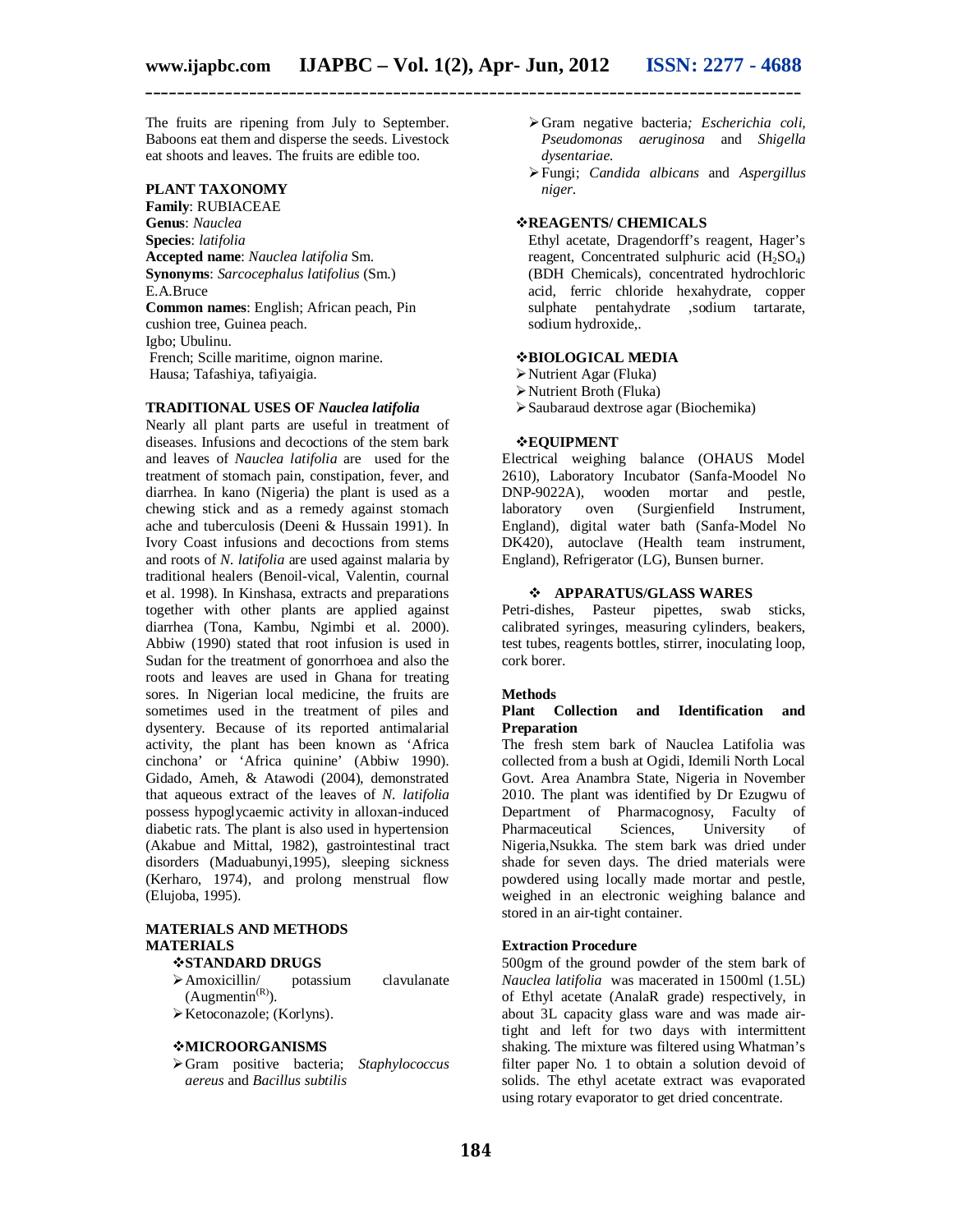#### **Phytochemical Screening**

Qualitative assay for the presence of secondary plant metabolites were carried out on methanolic extract of the stem bark *of Nauclea latifolia* using the standard procedures (Harborne 1991), (Trease and Evans, 1989).

### **Tests for Alkaloids**

Being bases, a 100mg of the crude extract extracts was boiled for about 2 minutes with 5ml of 2M HCl on a steam bath. The mixtures were filtered and to 1ml of filterate was added 2 drops of Dragendorf's reagent (bismuth potassium iodine solution), (brick red colouration test). To another 1ml of each filtrate, 2 drops of Hagers (saturated solution of picric acid) reagent was also added. The test tubes were observed for coloured precipitates.

#### **Tests for Tannins**

Preparation of ferric chloride test solution; Ferric chloride hexahydrate.........................7.50g. Concentrated hydrochloric acid...................1.0ml. Water to........................................................100mls. A few drops of ferric chloride was added to the test tubes containing about 2ml of extract. The test tubes was observed for greenish-black precipitates. Another 2ml each of the extract was diluted to 10ml and few drops of lead acetate solution added. A redish colour indicates the presence of tannins.

#### **Test for Saponins**

Frothing test; 5ml of the extract was diluted with 10ml of distilled water; the solutions were then vigorously shaken and observed on standing to obtain persistent of foam.

#### **Test for Sterols**

Preparation of Liebermann-Burchard's reagent**;**

Acetic anhydride.....................1.0g.

Concentrated sulphuric acid.....2.0g.

Chloroform...............................30ml.

Liebermann Burchard's reagent was added to the sample and was observed for bluish green colour reaction.

#### **Tests for Glycosides**

Preparation of Fehling's solution; Copper sulphate pentahydrate.............................3.46g. Sodium potassium tatarate.....17.3g. Sodium hydroxide......................6.0g. Water to ..................................100ml.

5ml of the extract was mixed separately with 2ml of Fehling's solution (freshly prepared) and then boiled in water bath for 15 minutes. The sample was observed for a brick red precipitate which indicates the presence of reducing sugars and is also an indirect determinant of presence of glycosides.

A 3ml of dilute sulphuric acid was added to the mixture (above) and was boiled for another 15min. and cooled. The sample was observed for an increase in the amount of precipitate previously formed. Theoretically, more precipitate indirectly confirms the presence of glycosides since the reducing sugars are obtained from the hydrolysis of glycosides present.

#### **Antimicrobial Activity Screening Preparation of Inoculums**

The bacteria used were *Shigella dysenteriae, Pseudomonas aeruginosa, Escherichia coli, acillus subtilis and Staphylococcus aureus.* The fungi used were *Aspergillus niger and Candida albicans. All*  microorganisms were isolated from clinical<br>specimens obtained from the Medical obtained from the Medical Microbiology department of Madonna University Elele, Rivers State Nigeria. The test organisms were separately prepared by subculturing the pure isolates in nutrient agar and incubated at  $37^{\circ}$ C for 24 hours for bacteria and in sabauraud agar for 72 hours for fungi. Two loopfuls of the microbial culture were collected using sterilized (heat fixed) inoculating loop into 10mls nutrient broth contained in sterilized universal bottles and then incubated at  $37^{\circ}$  C overnight for subsequent use. 0.2ml of the overnight cultures of different organisms were then diluted with 20ml nutrient broth to give 1 in 100 dilution equivalent to 1x 10<sup>6</sup>cfu/ml which were then used for the study.

#### **Sterilisation of Working Materials**

Petri dishes and pipettes, were washed with detergents, rinsed with distilled water sand wrapped with aluminium foil before they were sterilised in hot air oven at a temperature of about  $100^0C$  for about one hour. The laboratory benches were cleaned with 70% alcohol before and after each experiment.

- The tests carried out were;
	- a. Sensitivity test.
	- b. Minimum inhibitory concentration (MIC).
	- c. Minimum bactericidal concentration (MBC)

#### **Preparation of the Culture Media**

Culture media are commercially available in the dehydrated form. The nutrient agar medium was prepared by suspending 28g of the nutrient agar in one litre of distilled water. The suspension was then dissolved completely. It was then sterilised by autoclaving at  $121^{\circ}$ C for 15 minutes.

#### **Sensitivity Test**

The method used here is agar diffusion method. 20ml of nutrient agar was melted in water bath at  $100^{\circ}$ C for thirty minutes after which they were stabilised at  $45^{\circ}$ C for 15 minutes. Each molten agar inoculated with  $0.2$ ml (containing  $10^{6}$ CFU) of a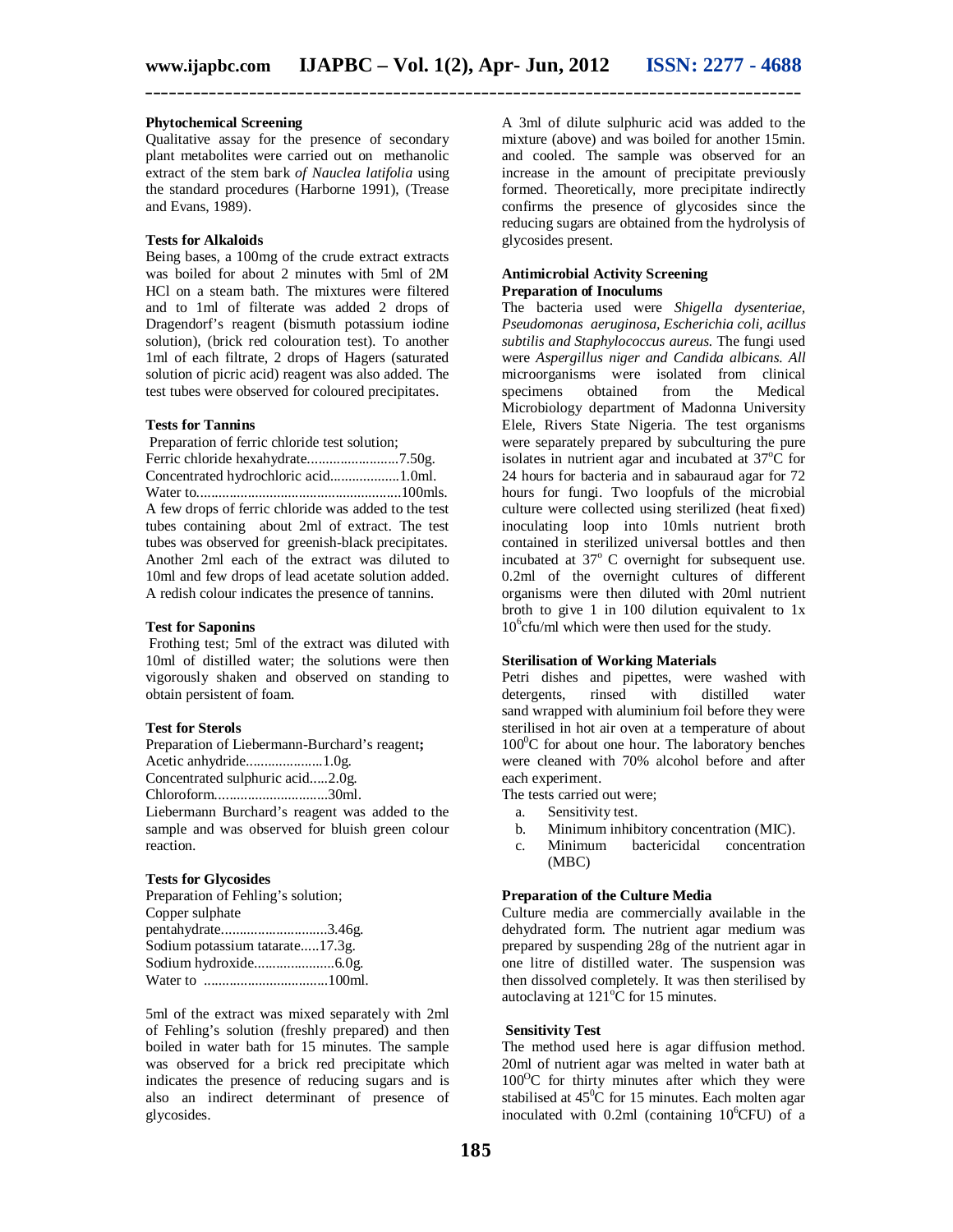24-hour culture of the test organisms. The dishes were rotated to homogenize with the microorganism. The seeded agar were poured into separate sterile petri-dishes and allowed to set. Using a sterile cork borer, four cups were bored in the set agar. The plates were turned upside down, divided into four and cups were labelled appropriately. The extracts were reconstituted by dissolving 1gm of each in 1ml of water. Two cups in each petri dish were filled with 100mg equivalent of the ethyl acetate extract from the stem bark of *Nauclea latifolia.* The remaining cups were filled with 25µg/ml equivalent of standard drug. The extracts from each part of the plant were tested against five bacteria (*Escherichiaa Coli, Pseudomonas auriginosa, Neisserria gonorrhoea, Staphylococcus aureus, Bacillus subtilis and Shigella dysenteriae*). 25µg/ml of amoxicillin/potassium clavulanate solution was used as comparative standard drug for the bacteria. Sabouraud dextrose agar was used as the culture medium for the fungi and the above procedure repeated. The extract was tested against two fungi (*Aspergillus niger and Candida albicans*). The comparative drug used was ketoconazole (25µg/ml).

The plates were allowed to stand for one hour to allow adequate diffusion of the extracts and the drugs. The plates seeded with bacteria were then incubated at  $37^{\circ}$ C for 24 hours and other plates seeded with fungi were incubated at  $28\degree C$  for 5days. The zones of inhibition were measured in millimetre (mm) and the average found and recorded (Collin et al. 1995).

#### **Determination of Minimum Inhibitory Concentration (MIC)**

**T**he back of the agar plate was divided into 5 parts. 0.2 ml of a standard suspension of each microorganism was placed into 2 separate petri dishes for each microorganism. The prepared sterile molten agar was poured into each of the plates and mixed by rotating each plate to homogenise the microorganism. The agar was allowed to set on a flat surface for 10min.

A cup was made up on the agar using a sterile cork borer of 9mm in diameter at the center of each section. The cups were labelled to indicate the concentration of the extract to be introduced into each cup. After boring the cups the extract was introduced into the corresponding cups and allowed for diffusion for about 15 minutes and incubated at  $37^{\circ}$ C for 24 hours. The fungi dishes were incubated at  $28^{\circ}$ C for four days. The zones of inhibition were measured and the mean recorded. The inhibition distance was determined by subtracting the diameter of the cup (9mm) from the zone of inhibition. A graph of the square of the corresponding mean inhibition distance was plotted against the log concentration of the extracts and of the drugs. A straight line of best fit was drawn and extrapolated to the log concentration axis. The resultant intercept was recorded as the log minimum inhibitory concentration (MIC) against that organism. The antilog of this is the minimum inhibitory concentration.

#### **Statistical Analysis**

The results was expressed as means  $\pm$  standard error of mean (S.E.M). Percentage susceptibility of the extract was evaluated using the standards as 100%. The significance difference between the mean values were measured using analysis of variance (ANOVA) at P<0.05.

#### **SECONDARY METABOLITES PRESENT IN THE EXTRACTS**

#### **Secondary plant metabolites found in ethyl acetate extract of** *Nauclea latifolia.*

| Secondary      | Stem bark |
|----------------|-----------|
| Metabolites    | EAE       |
| Alkaloids      | $^{++}$   |
| Glycoside      | $^{++}$   |
| Saponins       | $^{++}$   |
| <b>Sterols</b> |           |
| Tanins         | $^{++}$   |
|                |           |

KEY:

EAE = ethyl acetate extract

 $++$  = presence of the compound.

 $+$  = trace amount of compound.

#### **Sensitivity Test Result**

The results showed that the clinical isolates apart from A.niger were all susceptible to ethyl acetate extract of the stem bark. The extract showed reduced activity *P.aeruginosa.*

<sup>=</sup> compound not detected.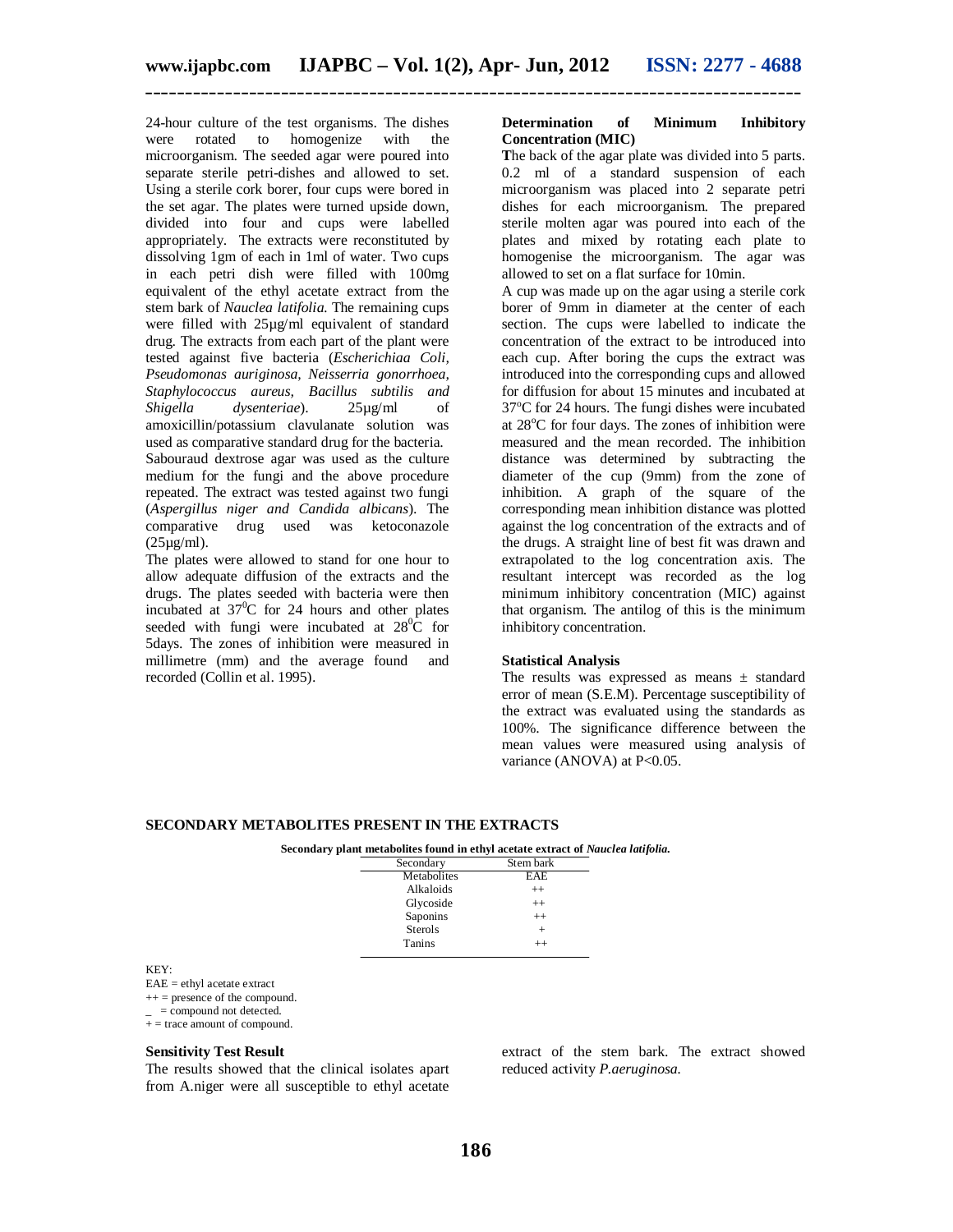|          |              |                          | Mean inhibition zone diameter |      |                          |                                  |                          |
|----------|--------------|--------------------------|-------------------------------|------|--------------------------|----------------------------------|--------------------------|
| Extracts | P A          | E.C.                     | S.A                           | S.D. | B.S                      | C A<br>A N                       |                          |
| EAF/SB   | $12.0 + 1.2$ | $18.2 + 0.9$             | $16.5 + 0.5$                  |      |                          | $16.3+0.7$ $13.6+0.4$ $15.7+0.7$ | $\overline{\phantom{a}}$ |
| AUG.     | $150+10$     | $28.3 + 1.1$             | $25.4 + 0.4$                  |      | $19.0+1.2$ $27.2+0.8$    |                                  |                          |
| KET.     | -            | $\overline{\phantom{0}}$ | $\overline{\phantom{0}}$      |      | $\overline{\phantom{a}}$ | $27.1 \pm 0.05$ 18.0 $\pm$ 0.8   |                          |

**Table 2: sensitivity results of the extracts and standards**

KEY:P.A = *Pseudomonas aeruginosa. E.C. = Escherichia coli. S. A. = Staphylococcus aureus S.D. = Shigella dysenteriae B. S. = Bacillus subtilis. C. A. = Candida albicans* AUG. = augmentin<sup>R</sup> KET. = ketoconazole. SB. = stem bark. EAF. = ethyl acetate fraction. – no activity

**Table 3: Result of percent susceptibility of the extract and standards**<br>Microorganisms ethyl acetate standards

| Microorganisms     | ethyl acetate |            | standards |  |
|--------------------|---------------|------------|-----------|--|
|                    |               | extract    |           |  |
|                    | SВ            | <b>AUG</b> | KET.      |  |
| P. aeruginosa      | 80            | 100        |           |  |
| E. coli            | 64            | 100        |           |  |
| S. aereus          | 64.9          | 100        |           |  |
| S. dysentariae     | 85.8          | 100        |           |  |
| <b>B.</b> subtilis | 50            | 100        |           |  |
| C. albicans        | 57.9          |            | 100       |  |
| A. niger           |               |            | 100       |  |

|  |  |  | KEY: $-$ No activity AUG. = augmentin <sup>R</sup> KET. = ketoconazole. SB. = stem bark. |  |
|--|--|--|------------------------------------------------------------------------------------------|--|
|--|--|--|------------------------------------------------------------------------------------------|--|



**Fig. 1.1:**



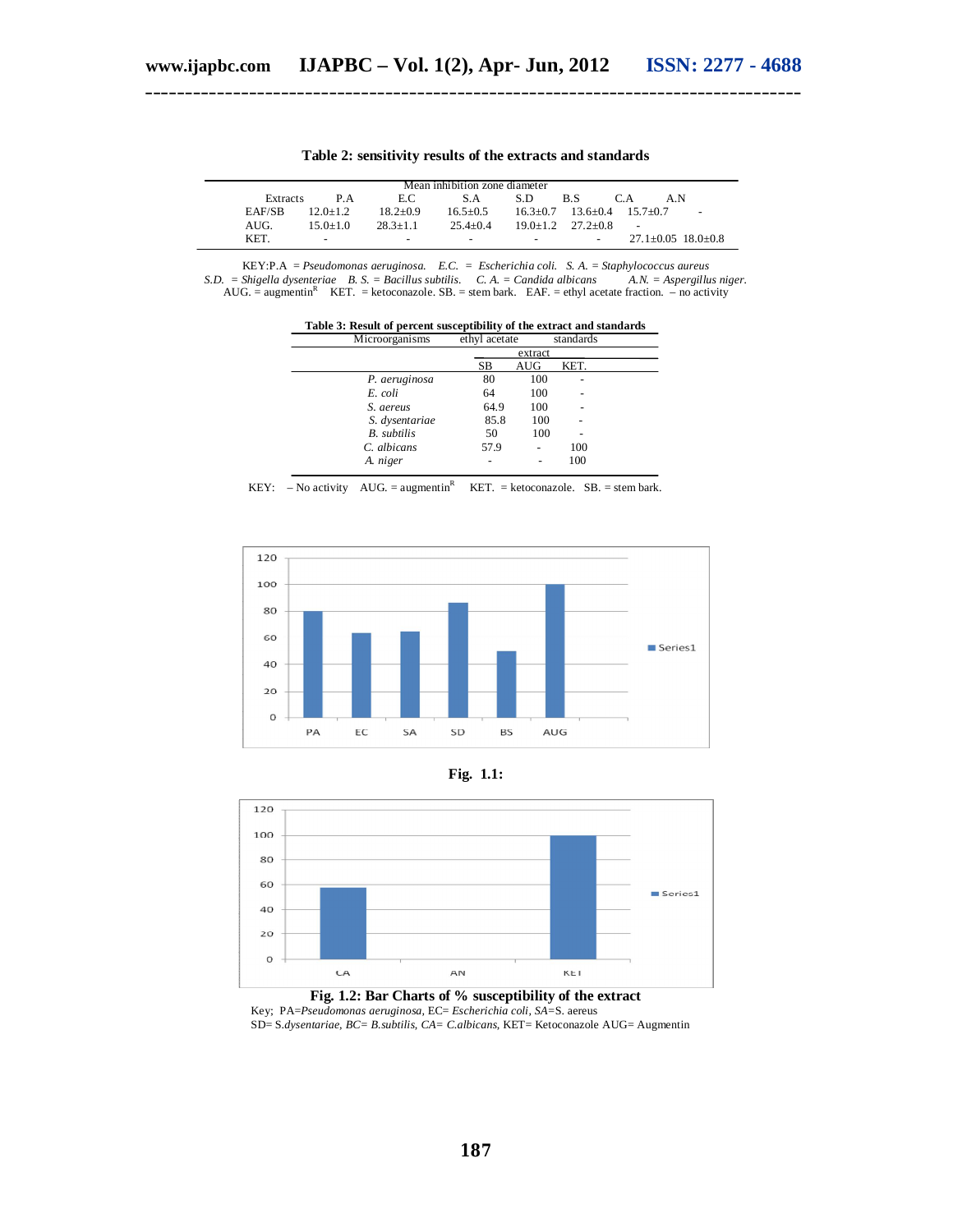| <b>Organisms</b> |      |                       |          | mean inhibition zone diameter |      |
|------------------|------|-----------------------|----------|-------------------------------|------|
|                  |      | Concentration (mg/ml) |          |                               |      |
|                  | 200  | 100                   | 50       | 25                            | 12.5 |
| P. aeruginosa    | 4.2  | 3.5                   | $\theta$ |                               |      |
| E. coli          | 15.0 | 14                    | 13.1     | 9.2                           | 8.5  |
| S. aereus        | 19.0 | 15.5                  | 12       |                               |      |
| S. dysentariae   | 18.3 | 17.3                  | 14.6     | 11.2                          | 10   |
| B. subtilis      | 15.7 | 13.0                  | 12.5     | 11.5                          | 9.2  |
| C. albicans      | 17.5 | 12.9                  | 12.0     | 8.9                           | 5.2  |
| A. niger         | 6.5  | 3.3                   | 3.0      | 0                             | 0    |

**Table 4: Result of mean inhibition zone diameter (mm) of the ethyl acetate extract of stem bark of** *Nauclea latifolia* **at different concentrations (mg/ml)**

**Table 5: Result of mean inhibition zone diameter squared and the Log concentrations of the ethyl acetate extract of stem bark of** *Nauclea latifolia***<br>Organisms Mean Inhibition Zone Diameter squared Mean Inhibition Zone Diameter squared** 

|                |         |                                            | niyaan muuqaan loong Daaniyah suuulgu |          |         |
|----------------|---------|--------------------------------------------|---------------------------------------|----------|---------|
|                |         | Log concentration $(200mg/ml - 12.5mg/ml)$ |                                       |          |         |
|                | 2.30103 | 2.00000                                    | .69897                                | 1.39794  | 1.09691 |
| P. aeruginosa  | 17.64   | 12.25                                      |                                       | $^{(1)}$ |         |
| E. coli        | 225     | 196                                        | 171.61                                | 84.64    | 72.25   |
| S. aereus      | 361     | 240.25                                     | 144                                   | 121      | 81      |
| S. dysentariae | 334.89  | 299.29                                     | 213.16                                | 125.44   | 100     |
| B. subtilis    | 246.49  | 169                                        | 156.25                                | 132.25   | 84.64   |
| C. albicans    | 306.25  | 166.41                                     | 144                                   | 79.21    | 27.04   |
| A. niger       | 42.25   | 10.89                                      | 9.0                                   | 0        | 0       |



 **Plot of square of inhibition zone diameter against the log concentration of ethyl acetate extract of stem bark of** *Nauclea latifolia*



**Plot of square of inhibition zone diameter against**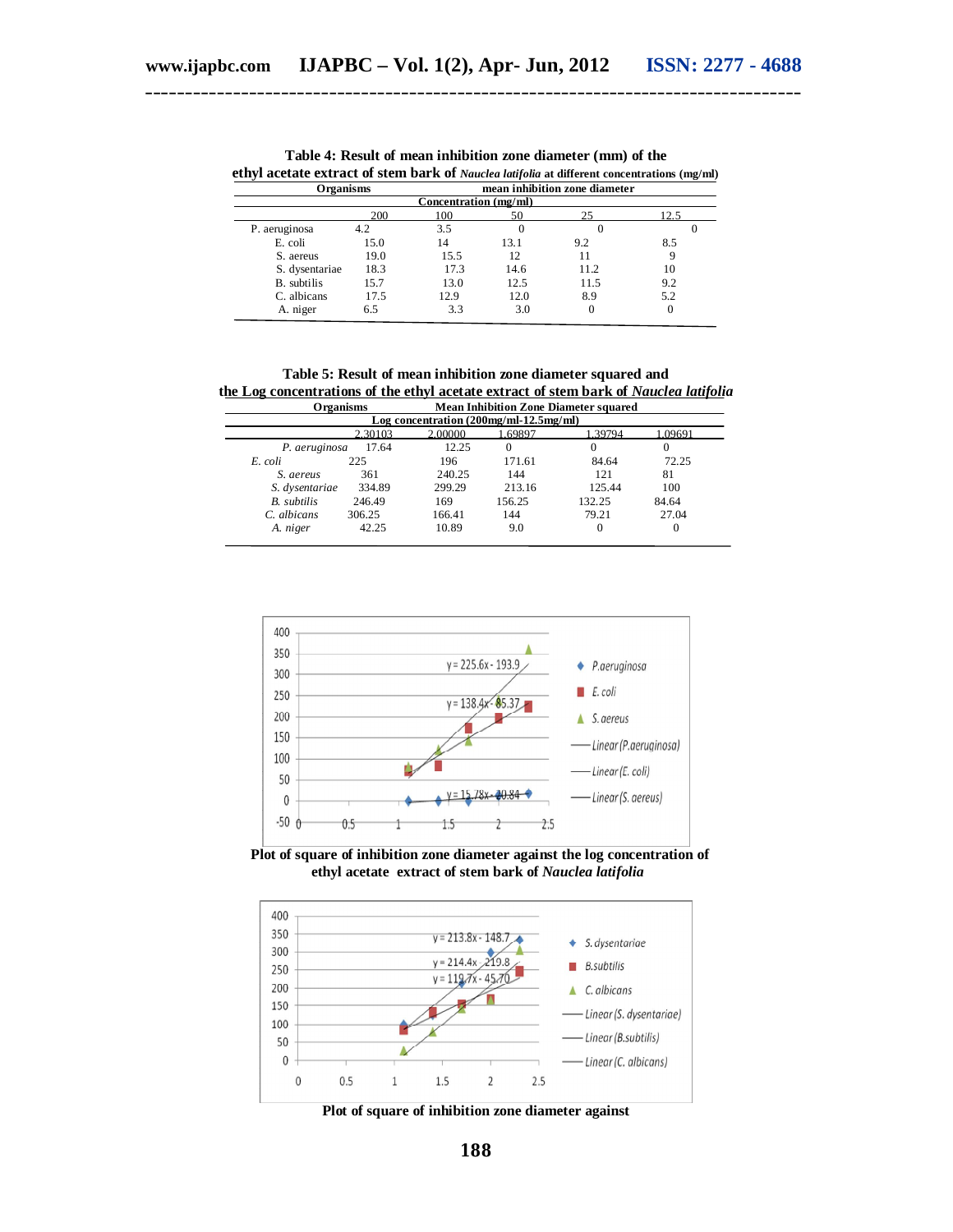#### **the log concentration of ethyl acetate**



**Plot of square of inhibition zone diameter against the log concentration of ethyl acetate extract of stem bark of** *Nauclea latifolia*

| Table 6: Results of log conc. (mg/ml) of the extract of         |  |  |
|-----------------------------------------------------------------|--|--|
| stem bark of <i>Nauclea latifolia</i> and the standards (ug/ml) |  |  |

| <b>Test</b>        | <b>EAE/SB</b>               | AUG.  | KET.             |  |
|--------------------|-----------------------------|-------|------------------|--|
| Organisms.         | $\lceil - (mg/ml) - \rceil$ |       | $[- (µg/ml)---]$ |  |
| P. aeruginosa      | 1.32                        | 0.697 |                  |  |
| E. coli            | 0.616                       | 0.260 |                  |  |
| S. aereus          | 0.859                       | 0.160 |                  |  |
| S. dysentariae     | 0.695                       | 0.186 |                  |  |
| <b>B.</b> subtilis | 0.380                       | 0.380 |                  |  |
| C. albicans        | 1.025                       |       | 0.087            |  |
| A. niger           | 1.306                       |       | 0.722            |  |

Aug. = augmentin<sup>R</sup> ket. = ketoconazole. SB. = stem bark.

EAE.  $=$  ethyl acetate fraction.  $-$  no activity

The log of concentrations were extrapolated from the x-axis of the graph and then converted to antilogarithm which gave the minimum inhibitory concentration (MIC) of each of the clinical isolates in mg/ml for the extracts and  $\mu$ g/ml for the standards

| <b>Test</b>        | EAE/SB                    | AIIG.              | KET. |  |
|--------------------|---------------------------|--------------------|------|--|
| Organisms.         | $\lceil$ (Mg/ml) $\rceil$ | $[- - (µg/ml) - ]$ |      |  |
| P. aeruginosa      | 20.89                     | 4.98               |      |  |
| E. coli            | 4.13                      | 1.82               |      |  |
| S. aereus          | 7.23                      | 1.45               |      |  |
| S. dysentariae     | 4.96                      | 1.53               |      |  |
| <b>B.</b> subtilis | 2.40                      | 2.40               |      |  |
| C. albicans        | 10.59                     |                    | 1.22 |  |
| A. niger           | 20.27                     |                    | 5.23 |  |

**Results of MIC (antilog.) of the extract and standards**.

#### **RESULTS AND DISCUSSION**

The present study was carried out to evaluate the antimicrobial activity of ethyl acetate extract of stem bark of *Nauclea latifolia,* and their phytochemical constituents.

The phytochemical analysis revealed the presence of tannins, saponins, alkaloids, sterols and glycosides in varying degrees in all the extracts of both stem bark. These secondary metabolites have been reported to exhibit varied biochemical and<br>pharmacological effects in animals and pharmacological effects in animals and microorganisms when ingested (Trease and Evans 2008). The high content of saponins and tannins could be the basis for its antimicrobial activity which has been associated with antimicrobial effects. Tannins act by coagulating the cell wall proteins (Trease and Evans, 1983), while saponin

causes the lysis of the bacterial cells (Robinson, 1975). Thus, this may therefore explain the demonstration of antimicrobial activity by ethyl acetate extract of stem bark of *Nauclea latifolia*.

De and Ifeoma (2002), reported that the phytochemical components also offer plants themselves protection against infection by pathogenic microorganisms.

These results obtained in the phytochemical screening correlate with the work done by Hotellier *et al.,* (1979) and Morah (1995) who reported that Nauclea latifolia contains terpenes, alkaloids, glycoalkaloids and tannins.

The emerging antimicrobial resistance to diseases have compromised chemotherapy of patients suffering from severe infectious diseases especially in Nigeria. These infectious diseases include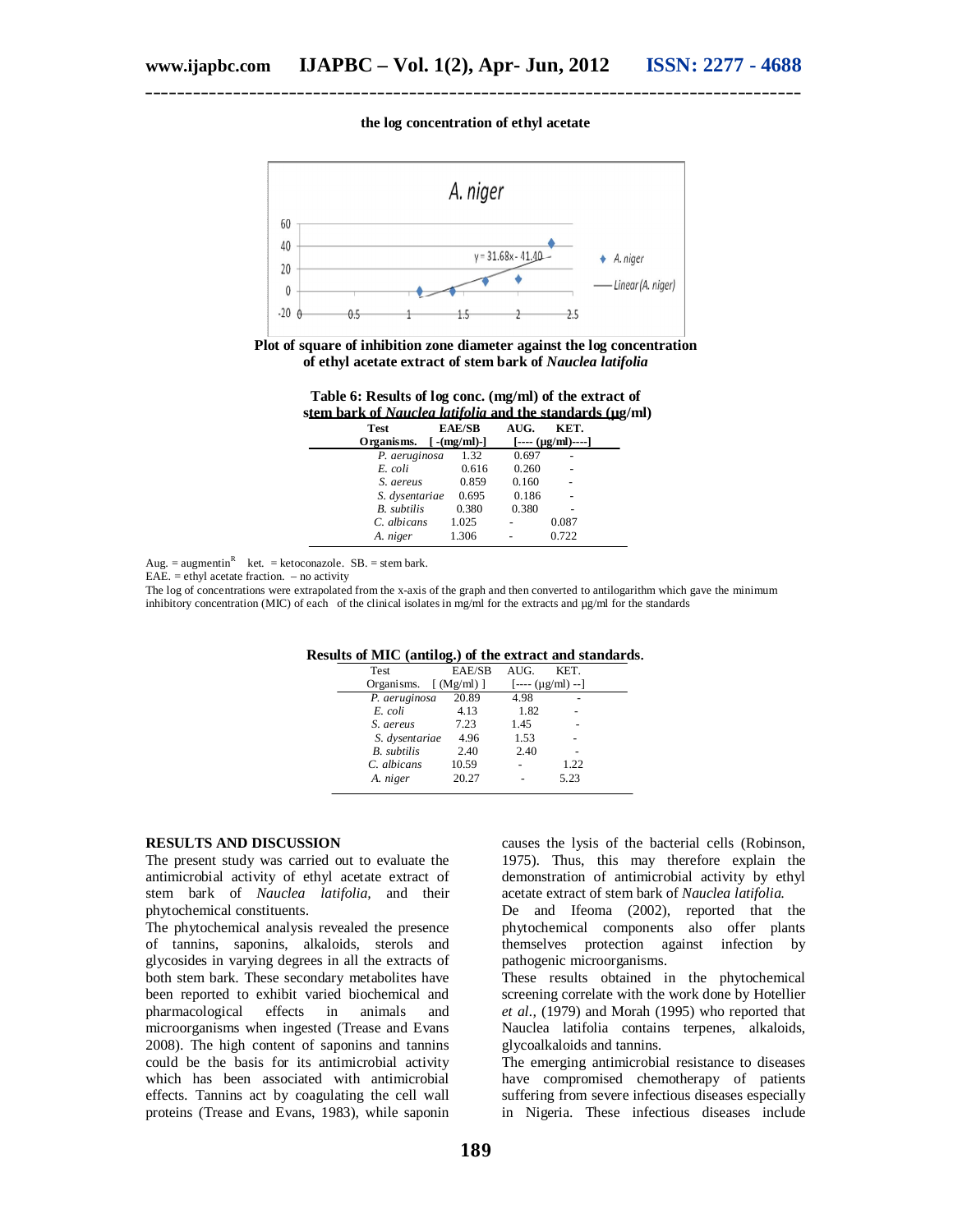urinary tract infection and severe diarrhoea caused by *Escherichia coli, Salmonella typhi and Shigella dysentariae.* Wound infections, otitis media, genital tract infections, periodontal diseases and osteomyelitis in children are mainly caused by *Streptococcus spp.* and *B. subtilis* (Walker and Whittlesea, 2007). The antimicrobial evaluation results of ethylacetate extract of the stem bark of *Nauclea latifolia* on the selected clinical isolates: Gram-positive bacteria (*Staphylococcus aereus, Bacillus subtilis,*), Gram-negative bacteria (*Shigella dysentariae, Escherichia coli, Pseudomonas aeruginosa*) and fungi (*Aspergillus niger, Candida albicans*) revealed the antimicrobial efficacy of stem bark of this plant. The observed inhibitory properties of the extract against these clinical bacterial and fungi isolates using agar diffusion method indicated that *Nauclea latifolia*  possesses a broad spectrum of antimicrobial activity. Comparing with the standards<br>antimicrobial used % susceptibility were antimicrobial used % susceptibility were *Escherichia coli 70%, S. aereus 70%, S. dysentariae 90%, B. subtilis 50%* and *C. Albicans 58%* were most susceptible*. Pseudomonas aeruginosa 80% is susceptible* and *A. niger* is not. There was no significant diference  $(p>0.05)$  when the effect of the extract on P. Aeruginosa and S. dysentariae was compared against augmentin. However, a very significant difference  $(p<0.01)$ was seen on any other microorganism.

## **CONCLUSION**

The present study shows *Nauclea latifolia* as a medicinal plant with lot of potential as antimicrobial agent. The observed antimicrobial effects in the present study would appear to justify the ethnomedicinal use of the plant as chemotherapy for infectious diseases.

## **RECOMMENDATIONS**

In view of the present findings, it seems important to recommend for further bioassay targeted technique studies on the crude extracts. That is purification and identification of the constituents with antimicrobial properties as well as its effect on more pathogenic organisms are recommended as this would produce more specific and effective results.

It would also make a great impact in the health care system and the populace if this work on in vitro studies is extended to in vivo determination of antimicrobial effects using animals. This is suggested because the extracts which were inactive in vitro may have properties similar to prodrugs which are administered in an inactive form, but their metabolites could be active in vivo (Lino and Deogracious, 2006).

Finally, Health foundations should increase their efforts on the plant research as it is a potential source of broad spectrum antimicrobial agent that

could be helpful in reducing the emergence spread of antimicrobial resistance.

## **REFERENCES**

- 1. Abbiw K D, (1990). Useful Plants of Ghana, West Africa; uses of wild and cultivated plants, Intermediate Technology Publication, London pp 98- 212.
- 2. Aguiyi J C (2006), Antifungal Agents. In Akubue PI (ed.), Textbook of Pharmacology. Africana First Publishers Ltd Onitsha, pp 496-500.
- 3. Akabue P, Mittal H C (1982). Clinical Evaluation of a Traditional Herbal Practice in Migeria: A Preliminary Rep. J. Ethnopharmacol. 6(3):355-359
- 4. Akubue P I (2006). Textbook of Pharmacology, 1st Ed. Africa First Publishers Ltd Onitsha.
- 5. Banso A and Adeyemo S O, (2007). Comparative studies of antimicrobial properties of *Cardiospermum gradiflorum*  and *Cardiospermum halicacabum.*  Nigerian journal of Health and Biomedical science. Pp 31-34.
- 6. Benoit-Vical F,Valentin A, Cournac V et al. (1998) In vitro antiplasmodial activity of stem and root extracts of *Nauclea (Rubiaceae)* 173-8 Ethnopharmacol 61:
- 7. Collins C H, Patricia N L, Lyme M And Grange J M (1995), Microbial Methods  $7<sup>th</sup>$ Ed.
- 8. Butler-Sworth Heinnemann.David A L, Robin R, Alasttair D B, David H And Steward F(2008). Muir's Textbook of<br>Pathology, 14<sup>th</sup> Ed. Power Pathology,  $14<sup>th</sup>$ Publisher, India pp 508-509
- 9. De N and Ifeoma E (2002), Antimicrobial effects of components of the bark extract of neeru (Azadirachta indica A. Juss. Tech. Dev*.* (8):23-28.
- 10. Deeni Y Y, Hussain H S N (1991) Screening for antimicrobial activity and for alkaloids of
- 11. *Nauclea latifolia* J Ethnopharmacol 35: 91-6
- 12. Elujoba A A A (1995). Female Infertility in the Hands of Traditional Birth<br>Attendants in South-West Nigeria. Attendants in South-West Fitoterapia 66(3):239 – 248.
- 13. Gidado A, Ameh D A, Atawodi S E, (2005). Effect of Nauclea latifolia leaves aqueous extracts on blood glucose levels of normal and alloxan-induced diabetic rats. African J. Biotech. 4(1): 91-93.